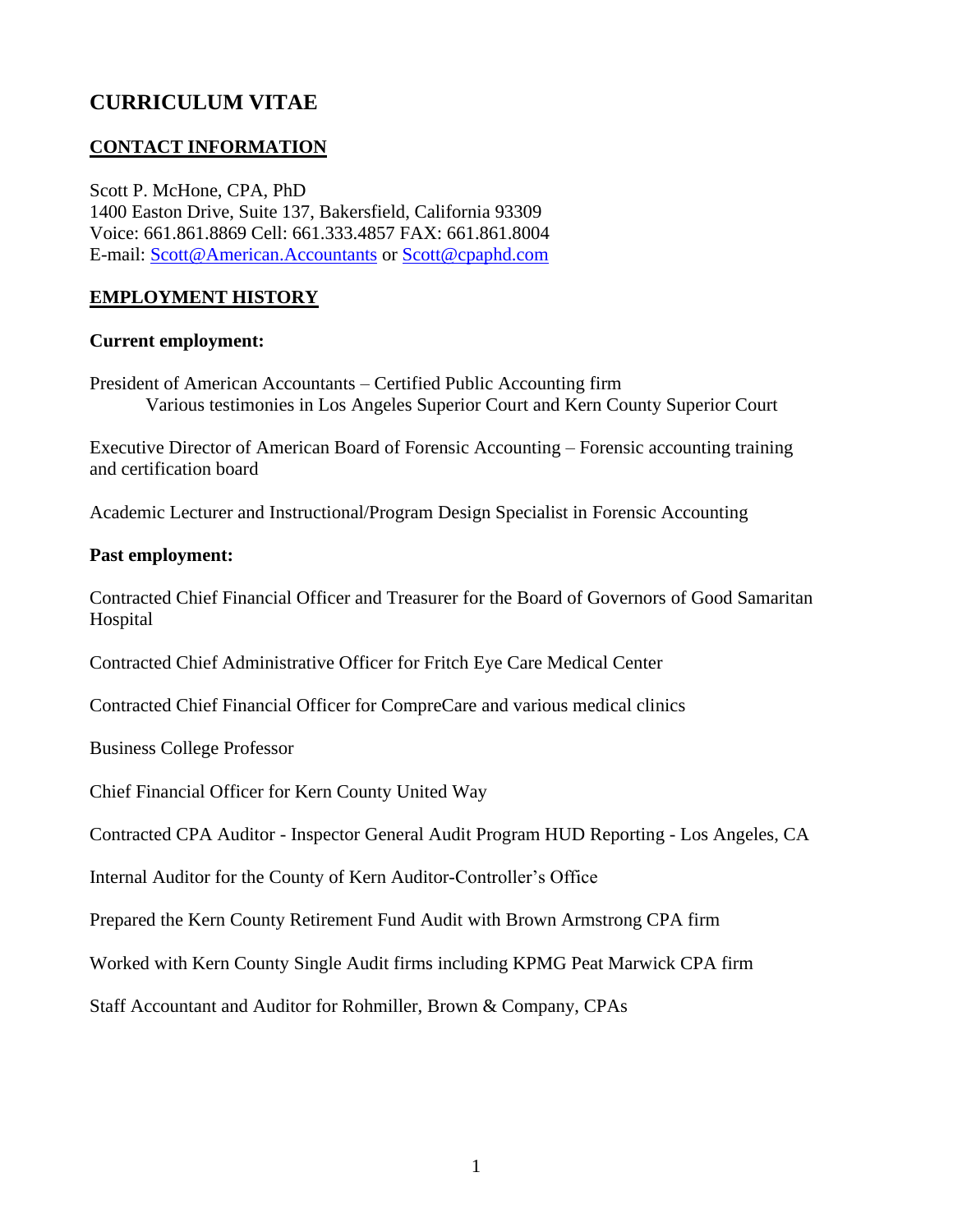#### **EDUCATION**

Bachelor of Science – Business Administration – Accounting

Master of Science in Accounting – Graduate with Distinction

Doctor of Philosophy - Business Administration – Accounting & Law

Six Sigma Green Belt

#### **PROFESSIONAL QUALIFICATIONS**

Certified Public Accountant - California

Certified Forensic Accountant (CRFAC)

Fellow of the American Board of Forensic Accounting (FABFA)

Diplomate of the American Board of Forensic Accounting (DABFA)

Government Forensic Accountant (ABGOV)

Certified Forensic Auditor (CRFAU)

Registered Forensic Investigator (RFI)

Licensed Healthcare Auditor (LHA)

Certified Cyber Security Accountant (CCSA)

Chartered Global Management Accountant (CGMA)

Member - American Institute of Certified Public Accountants, American Board of Forensic Accounting, and committee member ACCA Technology Global Forum - UK

#### **PUBLICATIONS, COURSE DEVELOPMENT, AND OTHER SUBJECT MATTER**

| Accounting & Taxation of Real Estate                       | November  | 2006 |
|------------------------------------------------------------|-----------|------|
| <b>Accounting in Crisis</b>                                | October   | 2009 |
| An Ethical Decision-Making Model for Modern Accountants    | February  | 2008 |
| <b>Audit Risk Analysis Project</b>                         | April     | 2009 |
| <b>Basics of Healthcare</b>                                | December  | 2016 |
| <b>Budgeting and Planning</b>                              | September | 2008 |
| <b>Budgeting Process</b>                                   | August    | 2008 |
| <b>Business Leadership</b>                                 | February  | 2010 |
| <b>Business Valuation Methods - Closely Held Companies</b> | December  | 2004 |
| Capstone Paper                                             | February  | 2007 |
| <b>Christian Ethics and Worldview</b>                      | January   | 2008 |
| <b>Christian Organizational Behavior</b>                   | October   | 2007 |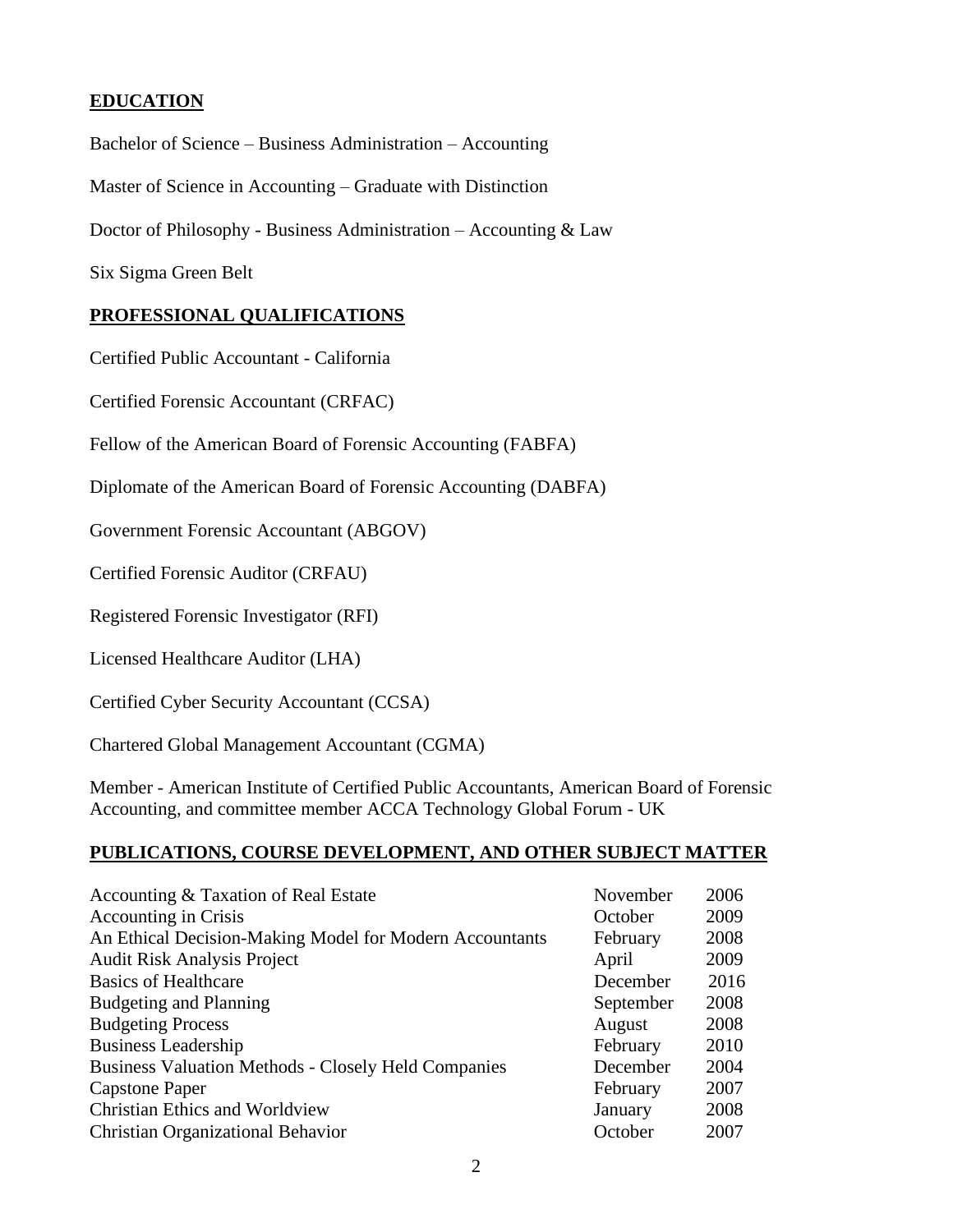# **PUBLICATIONS, COURSE DEVELOPMENT, AND OTHER SUBJECT MATTER (CONTINUED)**

| Classification of Stockholders' Equity                         | November  | 2009 |
|----------------------------------------------------------------|-----------|------|
| Communication                                                  | October   | 2007 |
| Company Analysis and Evaluation                                | February  | 2022 |
| <b>Contemporary Management Techniques Research Paper</b>       | February  | 2022 |
| <b>Cost Allocation</b>                                         | November  | 2009 |
| <b>Cost Estimation and Profit Planning</b>                     | February  | 2022 |
| Cost Management Accounting and Six Sigma                       | August    | 2008 |
| Cost Management, Strategy, and Technique                       | January   | 2022 |
| Critique of Deontology and Utilitarianism                      | January   | 2008 |
| <b>Cyber Security for Accountants and Auditors</b>             | November  | 2017 |
| Did You Have to Take a Test to Become Certified?               | January   | 2020 |
| <b>Discourse Fraud Analysis</b>                                | July      | 2018 |
| Equality for Social Security and Medicare Tax                  | December  | 2007 |
| <b>Ethical Dilemmas in Accounting</b>                          | February  | 2008 |
| Ethical Systems in The Accounting Profession                   | February  | 2008 |
| Fair Value Accounting                                          | November  | 2009 |
| <b>Financial Management of Processes</b>                       | August    | 2008 |
| <b>Financial Reporting</b>                                     | December  | 2009 |
| Forensic Accounting News (currently in publication)            | May       | 2017 |
| Forensic Accountants Need Help Too - LSU                       | July      | 2016 |
| Forensic Accounting Review                                     | October   | 2016 |
| Forensic Accounting Workshop                                   | May       | 2014 |
| <b>Fraud Analysis</b>                                          | September | 2014 |
| Global Business Cultural Analysis: South Korea                 | August    | 2009 |
| <b>Graded Absolutism Viewpoint</b>                             | January   | 2008 |
| <b>Healthcare Auditing Review</b>                              | April     | 2017 |
| Healthcare Fraud - A Practice Solution Approach                | August    | 2017 |
| <b>Healthcare Fraud Schemes and Detection</b>                  | February  | 2017 |
| How to Jazz Up Your Forensic Accounting Course (Panel)         | March     | 2016 |
| Integrity for Accountants, Christians, and Deontologists       | December  | 2009 |
| <b>Intellectual Property</b>                                   | March     | 2008 |
| Leadership and Politics                                        | January   | 2010 |
| Lease Capitalization Criteria                                  | November  | 2009 |
| <b>Legal Formation</b>                                         | February  | 2007 |
| <b>Legal Formation</b>                                         | May       | 2008 |
| Licensed Healthcare Auditor Program                            | February  | 2017 |
| Limited Liability Companies and Other Issues                   | April     | 2008 |
| Making Sense of Organizations                                  | January   | 2010 |
| Managerial Forensics - Forensic Accounting - Show me the money | June      | 2015 |
| <b>Measurement Techniques</b>                                  | November  | 2009 |
| Motivation                                                     | October   | 2007 |
| Personal Versus Professional Judgment                          | February  | 2008 |
| Personality Types and Temperaments                             | September | 2007 |
| Primal Leadership                                              | January   | 2010 |
| <b>Profit Focused Accounting</b>                               | February  | 2006 |
| <b>Recession Recovery Manual</b>                               | November  | 2009 |
|                                                                |           |      |